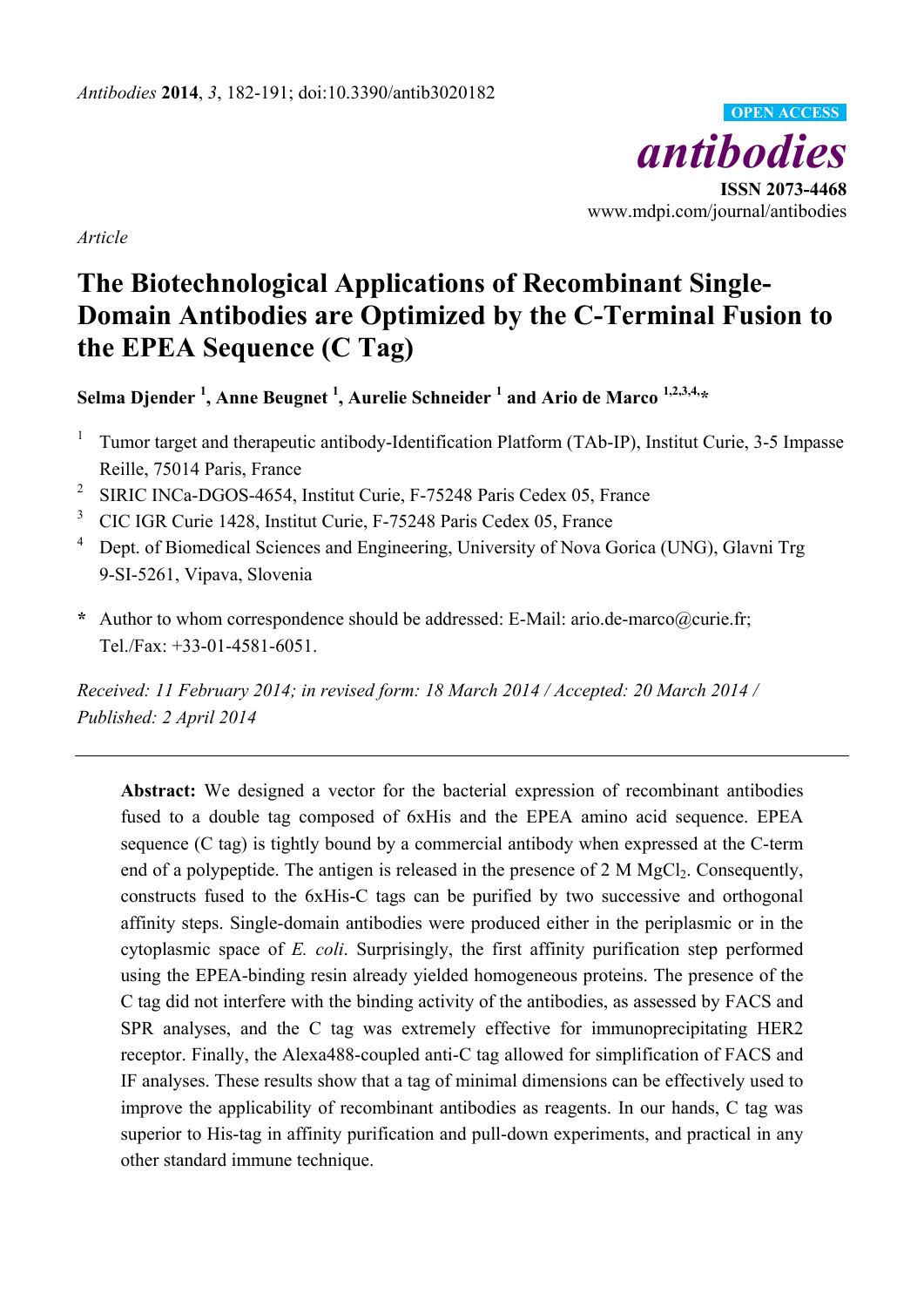**Keywords**: antibody screening; cytoplasmic antibody expression; immunoprecipitation; nanobody; VHH; tandem affinity purification

#### **1. Introduction**

The possibility to express constructs in which the target polypeptide is fused to appropriate tags suitable for affinity purification is an evident advantage of recombinant protein technology. This chromatographic approach allows for the standardization and the automation of protein purification but usually is not sufficient to obtain homogeneous products. Tandem affinity purification systems have been proposed for both eukaryotic and prokaryotic systems to avoid setting time-consuming protein-specific protocols aimed at removing minor contaminants. These systems typically use two orthogonal separation principles such as the TAP tag (Protein A and calmodulin or streptavidin binding domains) or combinations of 6xHis and carriers such as GST, Strep, MBP, or Z domain able to reversibly bind to a specific molecule [1–5]. The approach is effective, but the introduction of two tags can result in the modification of the structural stability of the target protein or to determine steric hindrance. In both cases the protein native characteristics can be compromised.

Tags can critically modify the stability, the yields, and the binding features for the substrate of recombinant antibodies. On the other hand, the presence of fusion tags simplifies the purification step and enables the antibody (multi)labeling. Short tags that do not interfere with the antibody functional activity and that can be detected in standard biological assessments would transform the recombinant antibody fragments into user-friendly immune-reagents [6,7]. Consequently, we designed a vector for expressing polypeptides fused to a double tag based on 6xHis and the C-terminal four (EPEA) amino acid sequence and evaluated its reliability to produce single-domain (VHH, nanobodies) antibodies using two independent affinity purification methods.

## **2. Results and Discussion**

### *2.1. Affinity Purification Using Anti-C Tag Activated Resin*

Recombinant single-domain antibodies specific for the HER2 ectodomain were previously isolated by panning a synthetic phage library (manuscript in preparation). The 6xHis-3xmyctagged constructs expressed by the pHEN2 phagemid enabled affinity purification by IMAC and amplified detection using a monoclonal anti-myc antibody. However, the preliminary results showed that a consistent amount of the fusion construct was degraded (Figure 1a). Functional assays proved that the poly-myc tag was partially or completely lost (data not shown). The substitution of the 3xmyc with the C tag allowed for the production of a double-tagged antibody (6xHis-C tag) suitable for affinity purification. IMAC alone is not usually sufficient to recover pure His-tagged protein and, also in our case, a significant amount of non-specific proteins was visualized together with the recombinant antibody (Figure 1a).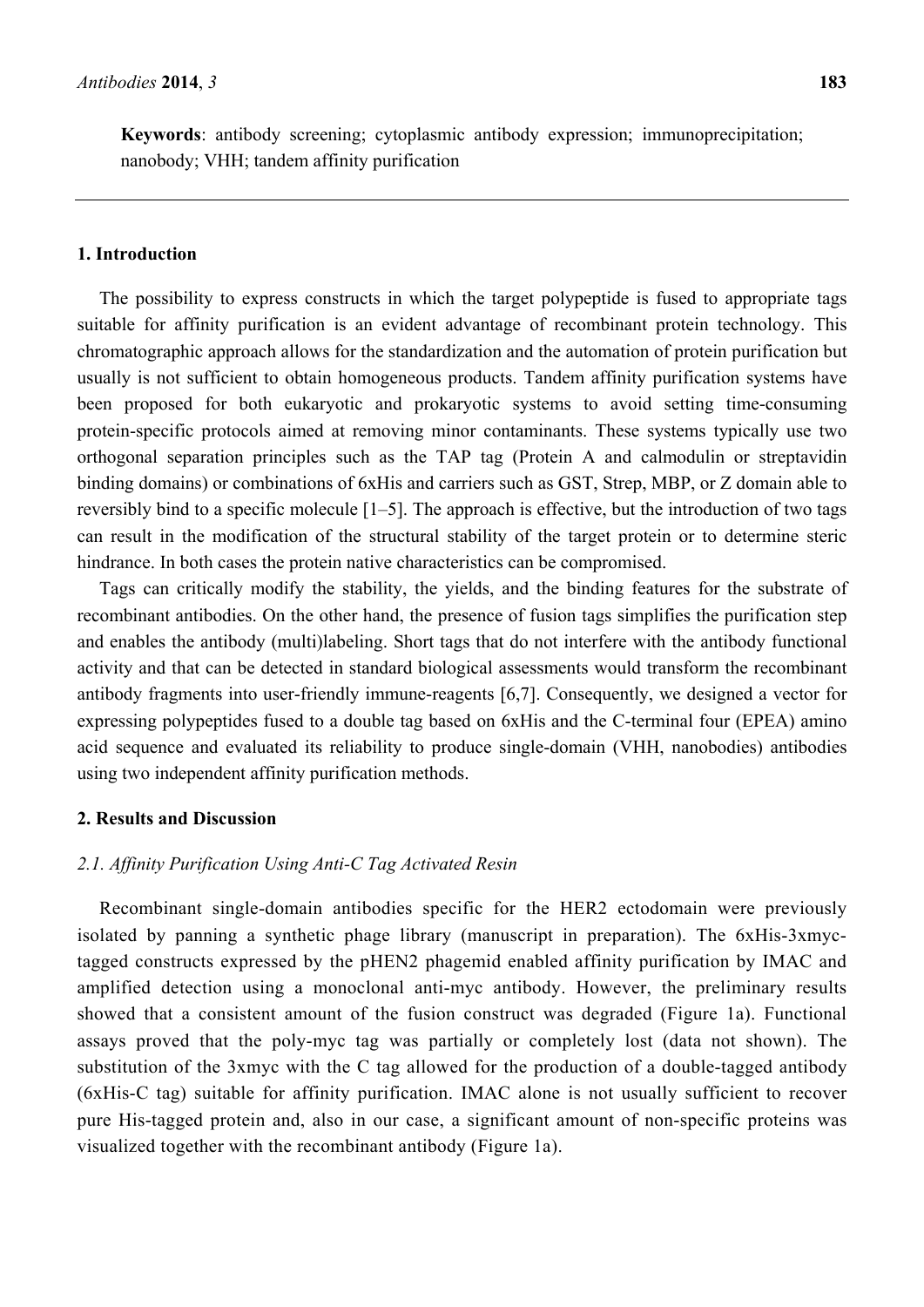**Figure 1.** Purification and functional validation of the single-domain antibody fused to C tag. (**a**) The single-domain antibody A10 expressed by the phagemid pHEN2 was purified by IMAC as a VHH-His-myc construct (Myc). The same antibody was also expressed as VHH-His-C tag and purified either by immune-affinity using an anti-C tag antibody or by IMAC (C tag). The immune- purified (E1 and E2) and IMAC elution fractions were separated by SDS-PAGE, compared with the flow-through (Ft) and the marker (M), and stained with colloidal blue. (**b**) The affinity of the VHH-His-C tag construct was assessed by surface plasmon resonance (SPR) in combination with the recombinant HER2 ectodomain (**c**) The same construct was used to precipitate HER2 from SKBR3 cell lysate. The control and experimental fractions used for immunoprecipitation were separated in parallel and either stained with colloidal blue or used for western blot in combination with a commercial anti-HER2.



Consequently, we consider exploiting the 6xHis and the C tag for two successive orthogonal affinity purification steps with the aim of removing any non-specific contaminant according to the scheme reported in Figure 2. Surprisingly, the sole C tag-dependent affinity purification using a resin coupled to anti C tag antibodies was sufficient to obtain a homogeneous VHH sample (Figure 1a). No protein contaminant or trace of degradation was detectable and, therefore, there was no reason to enchain a successive His-tag dependent IMAC.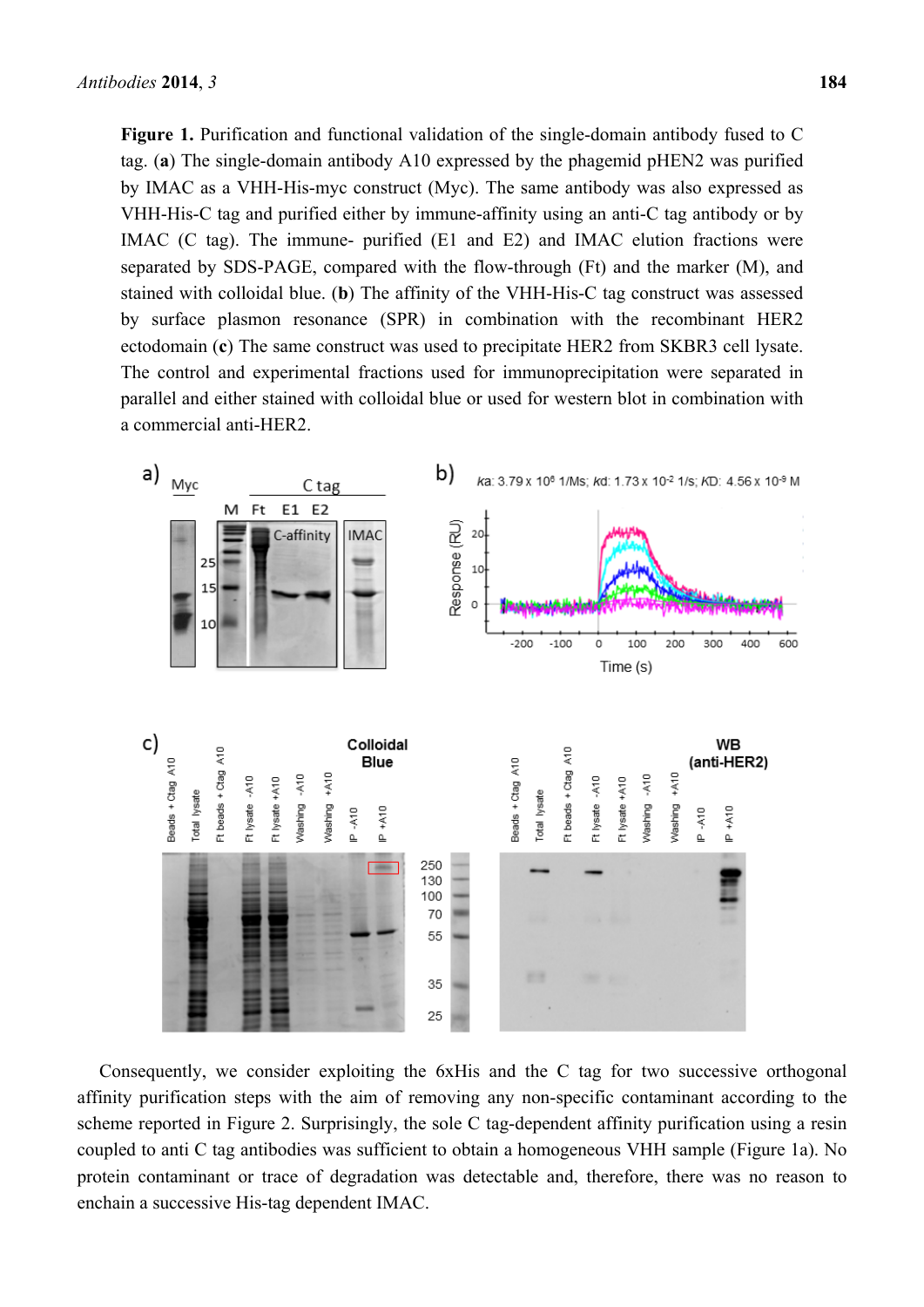**Figure 2.** Flow-chart of the purification protocol used for recovering homogeneous proteins fused to both 6xHis and C tags. The presence of both C and 6xHis tags enables two orthogonal steps of affinity purification. A protein quality control (functionality, contamination, degradation) can be performed after each purification step to evaluate the necessity to stop the procedure or to pass to the next purification modules.



Recently we showed that the production of single-domain antibodies in the cytoplasm of bacteria over-expressing a sulfhydryl oxidase could represent a convenient alternative to their periplasmic accumulation [8]. Apparently, the double His-C tag appended to VHHs did not interfere with the production of the three different nanobodies used for the test. The average yields were 4.7 mg/L culture when the VHHs accumulated in the cytoplasm and 0.9 mg/L culture for periplasmic production. Analytical gel filtration confirmed that the purified antibodies were monodisperse (Figure 3).

The A10 VHH purified using the C tag showed an affinity in the low nanomolar range (Figure 1b). This value is comparable to the control (manuscript in preparation) and confirms that the purification procedure does not modify the antibody binding capacity.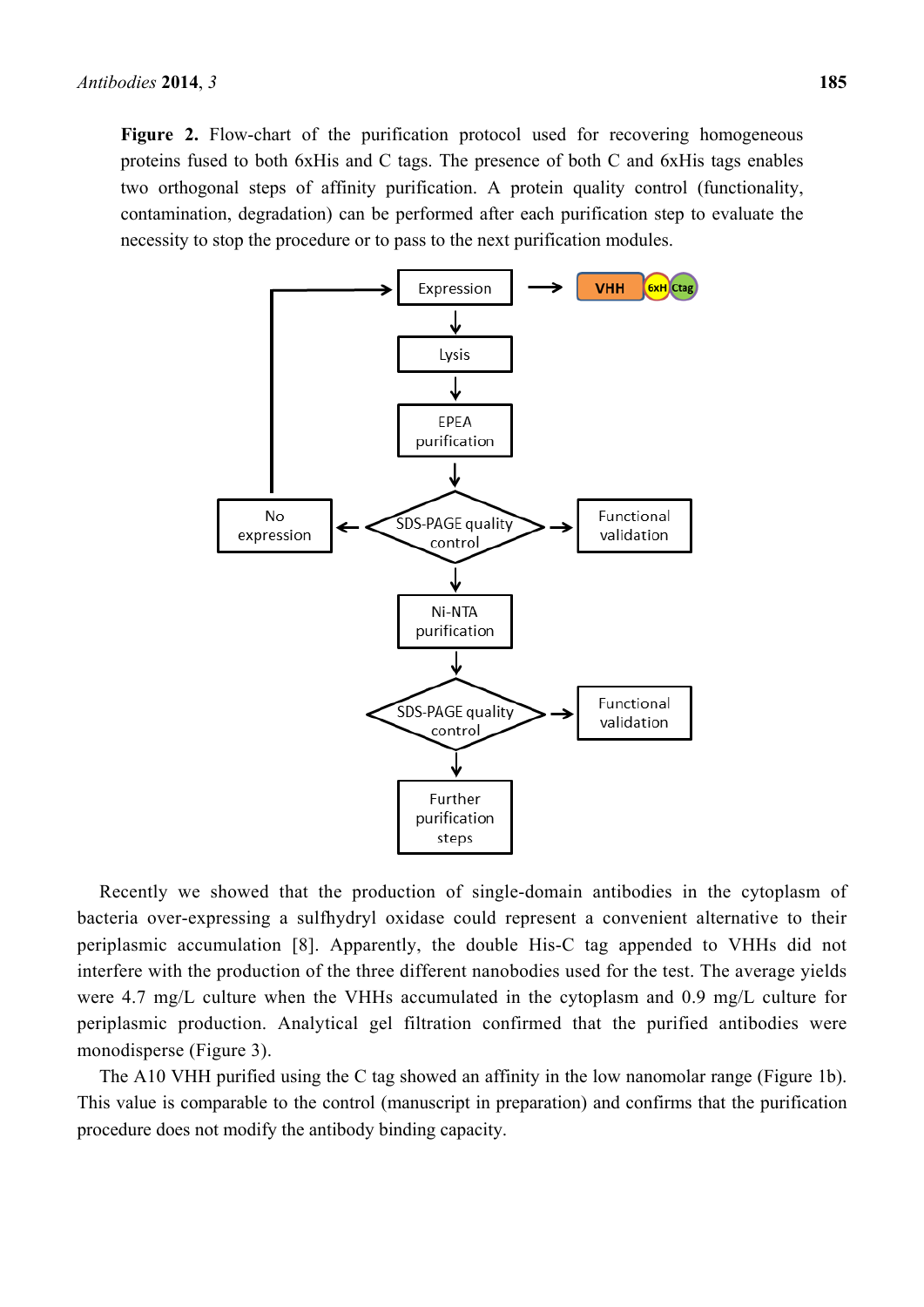**Figure 3.** Gel filtration of immunopurified VHH fractions The elution fractions corresponding to the VHH antibodies G3 and A10, immunopurified using the anti-C tag resin, have been purified by gel filtration to evaluate their monodispersity and aggregation/oligomerization state.



#### *2.2. C Tag-Dependent Immunoprecipitation*

The antibody A10 fused to C tag was used to bind the HER2 receptor present in SKBR3 cell lysate and the complex was successfully precipitated by using beads coupled to the anti-C tag antibody. Apart from a unique non-specific band at 55 kDa, only a major band corresponding to a large protein was detectable in the elution fraction of gel stained by colloidal blue (Figure 1c). When the same fractions were analyzed by western blot using a monoclonal anti-HER2 antibody, the band identified by SDS-PAGE was specifically stained together with a set of less intense bands corresponding to proteins of lower mass. This has been described as the typical pattern of HER2 present at the cell surface since both the full-length protein and its shedding products generated by metalloprotease activity are simultaneously present [9]. The result confirmed that the monovalent A10 was sufficient to specifically immunoprecipitate its antigen HER2 in the presence of 1% Triton X-100 and that C tag allowed for the recovery of a clean fraction after a single affinity purification step.

#### *2.3. Functional Validation of His-C Double-Tagged VHHs*

We used flow cytometry to compare alternative detection approaches and the functionality of VHHs produced in either the periplasm or the cytoplasm of *E. coli*. As reported in Figure 4, HER2 positive (SKBR3) and negative (MCF10A) cells were specifically identified by using any of the four strategies. The VHHs produced in the cytoplasm were at least as efficient as those produced in the periplasm when the intensity of their binding to the antigen was evaluated using an anti-His tag primary antibody followed by a labeled secondary antibody (Figure 4).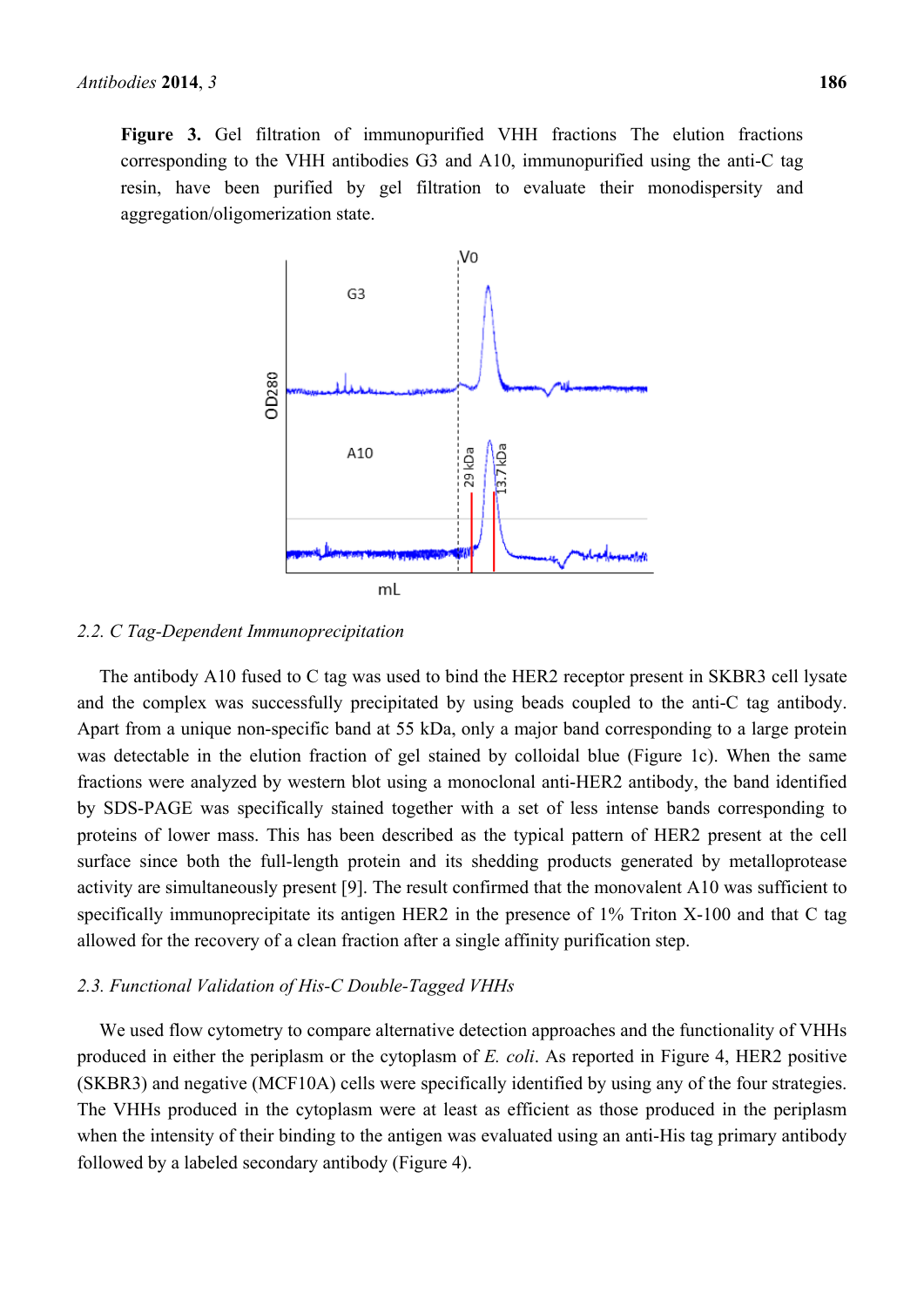**Figure 4.** FACS analyses performed with C tagged recombinant antibodies. HER2 detection on MCF10A (neg) and SKBR3 (pos) cells was obtained using the anti-HER2 His+C-tagged A10 VHHs produced either in bacterial periplasm or cytoplasm in combination with: (i) an anti-His primary antibody (TeBu Bio) plus a PE goat anti-mouse secondary antibody (BD Pharmingen); (ii) the anti-C tag nanobody coupled to biotin plus APC-labeled streptavidin; (iii) an Alexa488-labeled anti-C tag nanobody.



**Figure 5.** Immunofluorescent staining of HCC (HER2 pos) cells. Direct staining of HER2 neg (MCF10A) and HER2 pos (HCC) cells performed using Alexa488-labeled A10 VHH.



The C tag was used for two alternative staining methods. In the first case, a biotinylated anti-C tag antibody was coupled to a streptavidin molecule linked to a chromophore, and in the second the anti-C tag antibody was directly linked to Alexa488 (Figure 4). The specific signal shift between negative and positive cells was evident, even though of lower intensity in comparison to the experiments performed using the anti-His primary antibody. The relatively higher signal background obtained using streptavidin could be due to its sticky nature whereas we suspect that the amine-labeling decreased the binding capacity of the Alexa488-labeled VHH. Although some technical improvements seem necessary to optimize the use of such reagents in flow cytometry, the Alexa488-labeled antibody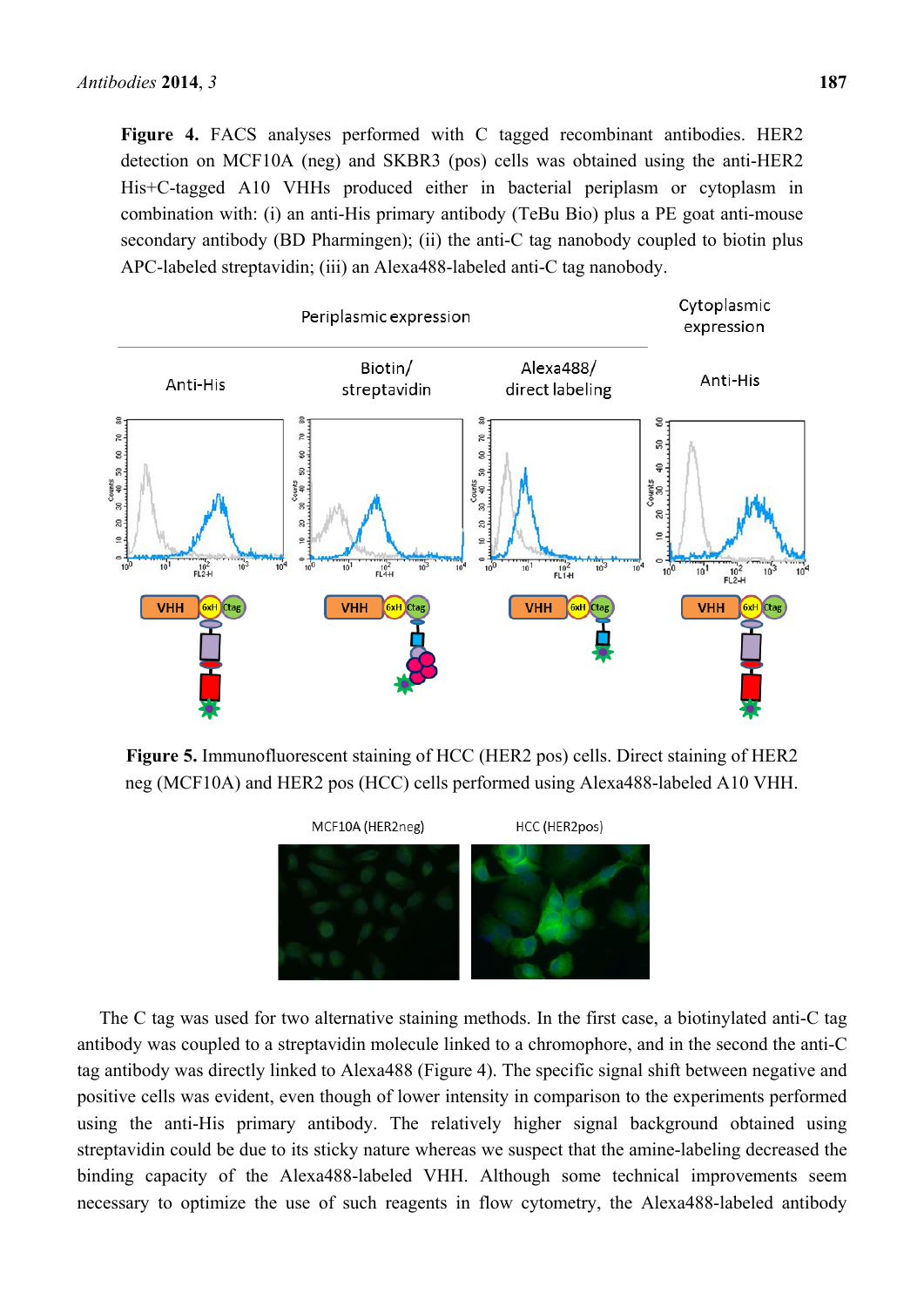succeeded in specifically staining the HER2 positive cell line HCC (Figure 5) and its use simplified the protocol since no secondary antibody was necessary.

## **3. Experimental**

#### *3.1. Vector Preparation for Recombinant Antibody Expression*

A vector for the periplasmic expression of recombinant polypeptides fused to the C tag was prepared by replacing the sequence corresponding to the 6xHis-3xmyc tag in the pHEN2 vector with the adaptor constructed by pairing the two sequences 5'GGCCGCACATCATCATCACCATCACGGGGCCGCAGAACCGGAAGCGTAAGAATGCT3' and 5'CGTGTAGTAGTAGTGGTAGTGCCCCGGCGTCTTGGCCTTCGCATTCTTAC3'. The adaptor was inserted between the NotI and BsmI sites. The cytoplasmic C tag vector was subcloned from the periplasmic vector by cut-and-paste of the sequence excised with the restriction enzymes NcoI-BamHI into a pET14 vector.

Three anti-HER2 (A10, C8, G3) recombinant VHHs isolated from a pHEN2-based phage-display synthetic library were cloned NcoI-NotI into both expression vectors.

## *3.2. Antibody Production and Purification*

Recombinant VHHs were expressed in *E. coli* BL21 (DE3) strain either overnight in the periplasm, as described previously [10], or in the cytoplasm after pre-expression of sulfhydryl oxidase [8]. Bacteria were grown at 37 °C in LB medium until  $OD600<sub>nm</sub>$  reached 0.4 and sulfhydryl oxidase was induced for 45 min at 30 °C by adding 0.5% (g/mL culture) of arabinose. Finally, the temperature was lowered to 20 °C, IPTG was added at 0.05 mM, and the bacteria were harvested the next morning. Frozen pellets corresponding to 500 mL culture were resuspended in 20 mL of 100 mM Tris pH8, 500 mM NaCl, 2.5 mM  $MgCl_2$ . Lysozyme  $(0.5 \text{ mg/mL})$  and DNase  $(3U)$  were added for 30 min at room temperature. Samples were sonicated, centrifuged at 18,000x*g* for 20 min at 4 °C, and the lysates filtered before being affinity-purified. IMAC was performed using a HiTrap TALON® column and an ÄKTA-Pure FPLC system (GE Healthcare). C tag-dependent affinity purification was performed using CaptureSelect C tag affinity matrix (kindly provided by BAC BV-Life Technologies) both on batch and FPLC-assisted. C-tagged antibodies were eluted in the presence of  $2 \text{ M } MgCl_2$  and their concentration evaluated using the BCA colorimetric assay. CaptureSelect C tag affinity matrix can be regenerated using 1 M glycine, pH 2, and used for several cycles. Analytical size exclusion chromatographic was performed on Superdex<sup>TM</sup> 75 5/150 [11]. SDS-PAGE gels (15%) were Coomassie stained and recorded using a Gel Doc™ EZ System (Bio Rad).

## *3.3. Immunoprecipitation*

Fifty Microliters of the affinity resin specific for the C-tag were centrifuged to remove the buffer excess. The resin was washed three times in PBS before being incubated 30 min at 4 °C in the presence of 2.5 nmol of the anti-HER2 (A10) VHH fused to the terminal C-tag. The coupled resin was washed three times in PBS before use. Confluent SKBR3 cells were scraped on ice, lysed in 500 mL of 20 mM HEPES-KOH, pH 7, 2, 50 mM beta-glycerophosphate, 100 mM KCl, 0.2 mM EDTA, 10%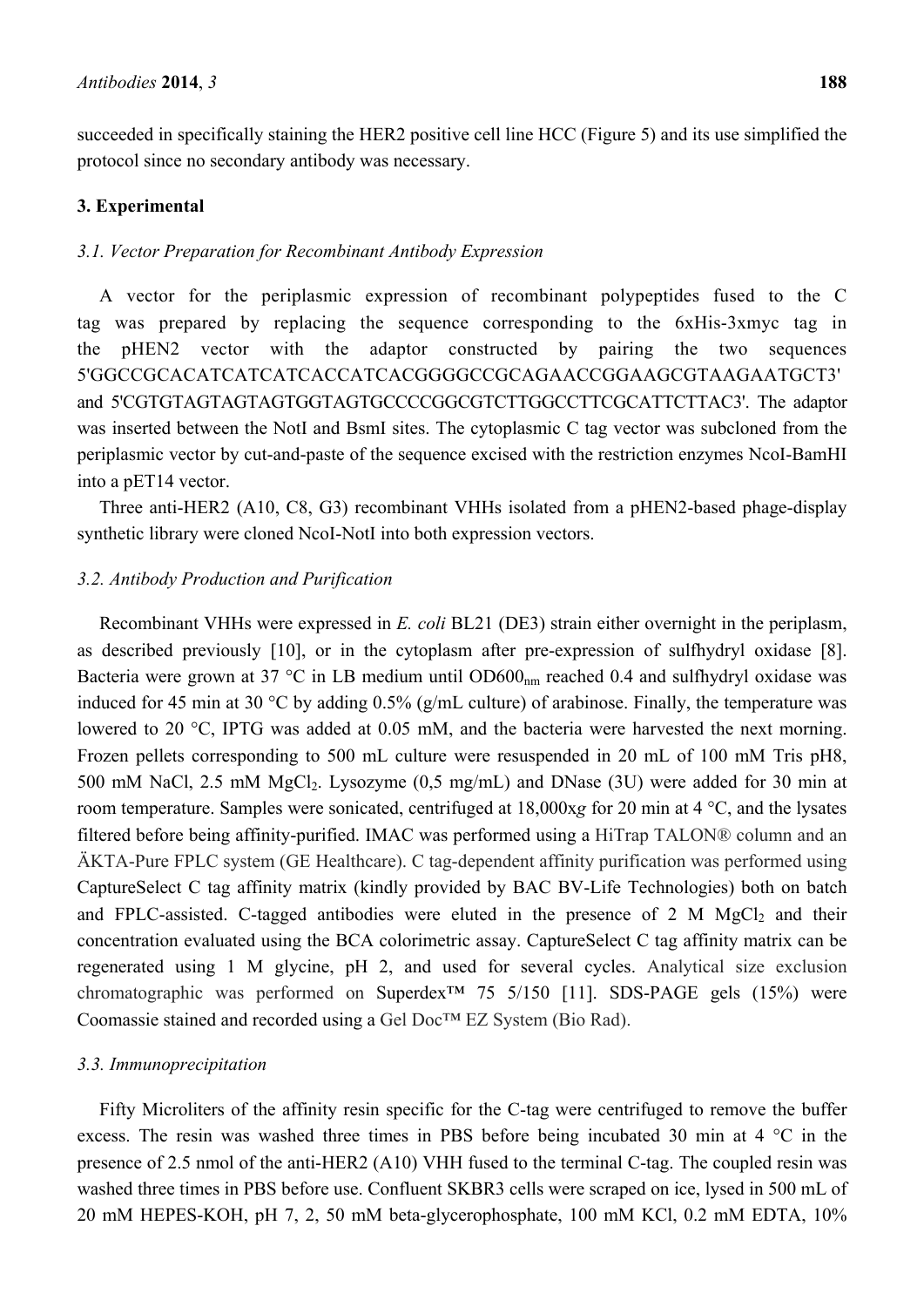glycerol, 1% Triton X-100 and frozen. Thawed lysate was centrifuged 10 min at 11000 ×*g* and 4 °C. Two mg of the resulting protein supernatant were added to anti-HER2-activated C-tag beads and incubated for 2 h at 4  $\degree$ C in a total volume of 500  $\mu$ L. After a spin centrifugation, the beads were washed 3 times with 1 mL of lysis buffer and 50  $\mu$ L of 2× loading buffer were finally added before evaluating the samples by SDS PAGE. Uncoupled resin was used as a negative control.

## *3.4. FACS Analysis and Cell Imaging*

Purified antibodies were analyzed by flow cytometry using SKBR3 (HER2 positive sample) and MCF10A cells (HER2 negative sample). Cells were incubated in 96 well plates in the presence of 10% FCS-PBS and then 2 h at 4 °C with the antibodies. After 3 washing steps, cells were resuspended in 1% PFA-PBS and analyzed by using a FACSCalibur Flow Cytometer (BD Biosciences). Biotinylated C tag-binding antibody fragment and Alexa488 C tag-binding antibody fragment were kindly provided by BAC BV – Life Technologies (Leiden, NL).

Immunofluorescence was performed using MCF10A and SKBR3 cells seeded overnight on coverslips. The day after, cells were fixed 15 min using 4% PFA-PBS at room temperature, stained 2 h in the presence of the antibodies, and incubated 45 min in the dark in the presence of the Alexa488-conjugated antibodies. The samples were finally mounted on microscope slides by using Mowiol.

### *3.5. Surface Plasmon Resonance*

Antibody affinity was measured at 25 °C using a ProteOn XPR36 (BioRad). Fc-HER2 ectodomain produced in mammalian cells (96 kDa) was diluted to 400 μg/mL in sodium acetate buffer (pH 5.0) and immobilized by amine-coupling on a GLC chip (BioRad) at 2000 RU. One hundred μL of antibodies were injected as the analyte at 100 μL/min. The complete kinetic data set was collected in a single run and data were fitted with a 1:1 Langmuir interaction model. Surface regeneration was performed using 10 mM glycine HCl, pH 2.5.

#### **4. Conclusions**

Affinity purification based on the recognition of an antibody for its specific epitope has already been widely exploited in the past but the general use of such approach can be impaired by several limitations such as the difficulty to produce cost-effective stable antibodies or the necessity to use harsh conditions to elute the target proteins. The nine terminal amino acid sequence of bovine rhodopsin (rhodopsin tag) have been used in combination with the corresponding 1D4 monoclonal antibody for immune purification of recombinant proteins in both eukaryotic and prokaryotic systems [12,13]. The target protein is then eluted by competition with free Rho peptides. We have now demonstrated that the C tag is a valid alternative. C tag is shorter than rhodopsin tag (the four EPEA amino acids) and this condition would reduce undesirable steric hindrance and instability effects. Furthermore, native elution is obtained by the addition of inexpensive  $MgCl<sub>2</sub>$  and related reagents such as biotinylated and Alexa488-bound anti-C tag antibodies are already available. Finally, C tag does not interfere with polypeptide production in both the periplasmic and cytoplasmic space and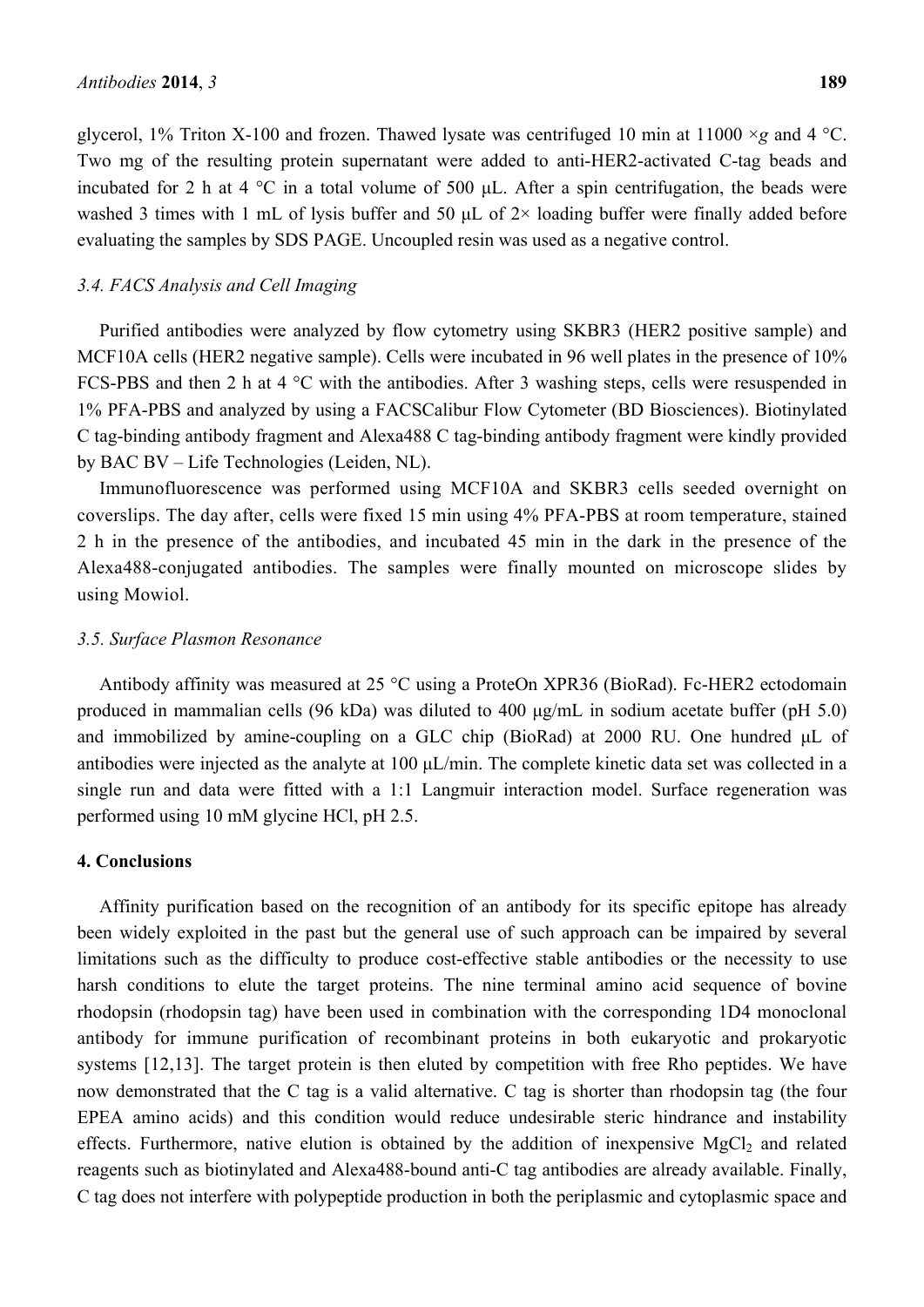the resulting proteins are monodisperse, functional, and resistant to the detergent concentrations used in pull-down experiments. The vectors we developed allow for multiple labeling and different derivatization strategies. For instance, the biotin/streptavidin system represents a flexible platform suitable to link the antigen-specific moiety (primary Ab plus biotinylated anti-C tag) to a reporter (the streptavidin) for which a large array of commercial fusion combinations exists. We demonstrated that C tag-coupled resin is very effective for IP and this application could be even improved in combination with magnetic beads. Finally, (strept)avidin biosensors could be used to capture and confer outward orientation to biotin-activated antibodies.

# **Acknowledgments**

The authors wish to thank Pim Hermans (BAC BV- Life Technologies) for the support and the provided reagents and COPIO/ITMO-TS/Aviesan, Région île de France, and Labex DCBIOL (ANR-11-LABEX-0043–grant ANR-10-IDEX-0001-02 PSL**)** for financial support.

# **Author Contributions**

S.D. developed the vectors, performed the cloning, and measured the antibody affinities, A.B. purified the antibodies and performed the IP and IF, A.S. performed the FACS. experiments, A.d.M. designed the experiments, analyzed the data, and wrote the manuscript. All authors reviewed and accepted the final text.

# **Conflicts of Interest**

The authors declare no conflict of interest.

# **References**

- 1. Rigaut, G.; Shevchenko, A.; Rutz, B.; Wilm, M.; Mann, M.; Séraphin, B. A generic protein purification method for protein complex characterization and proteome exploration. *Nat. Biotechnol.* **1999**, *17*, 1030–1032.
- 2. Dümmler, A.; Lawrence, A.M.; de Marco, A. Simplified screening for the detection of soluble fusion constructs expressed in *E. coli* using a modular set of vectors. *Microb. Cell Factories* **2005**, *4*, 34, doi:10.1186/1475-2859-4-34.
- 3. Yelissev, A.; Zoubak, L.; Gawrisch, K. Usual of dual affinity tags for expression and purification of functional peripheral cannabinoid receptor. *Protein Expr. Purif*. **2007**, *53*, 153–163.
- 4. Bürckstümmer, T.; Bennett, K.L.; Preradovic, A.; Schütze, G.; Hantschel, O.; Superti-Furga, G.; Bauch, A. An efficient tandem affinity purification procedure for interaction proteomics in mammalian cells. *Nat. Methods* **2013**, *12*, 1013–1019.
- 5. Dammeyer, T.; Timmis, K.N.; Tinnefeld, P. Broad host range vectors for expression of proteins with (Twin-) Strep-tag, His-tag and engineered, export optimized yellow fluorescent protein. *Microb. Cell Fact.* **2013**, *12*, 49.
- 6. Aliprandi, M.; Sparacio, E.; Pivetta, F.; Ossolengo, G.; Maestro, R.; de Marco, A. The availability of a recombinant anti-SNAP antibody in VHH format amplifies the application flexibility of SNAP-tagged proteins. *J. Biomed. Biotechnol.* **2010**, doi:10.1155/2010/658954.